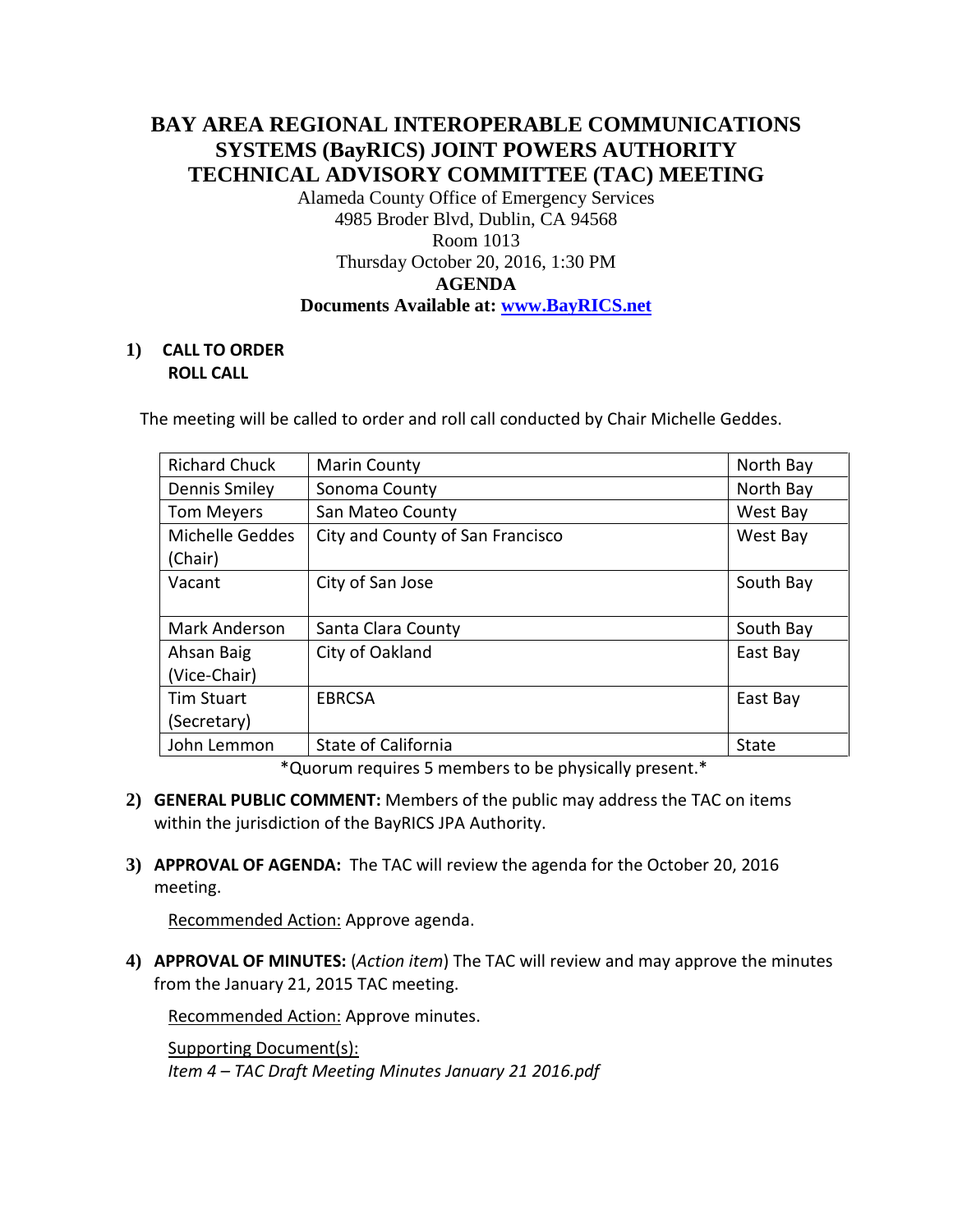**5) GENERAL MANAGER REPORT:** *(Information Only)* BayRICS General Manager Barry Fraser will report on the activities of FirstNet, Public Safety Advisory Committee (PSAC), and California First Responder Network Authority (CalFRN), including a brief report on the FirstNet RFP for the deployment of the nationwide public safety broadband network. Fraser will also report on any activities of BayRICS advisory groups.

Recommended Action: None.

Supporting Documents: *Item 5 – BayRICS GM Report.pdf*

**6) FIRSTNET "METRO ENGAGEMENTS" MEETINGS ON NOVEMBER 10: (Discussion and Possible Action Item)** On November 10, 2016, FirstNet officials will be at the Alameda County Office of Emergency Services, 4985 Broder Blvd., Dublin CA 94568, to conduct Metro consultation meetings with Bay Area stakeholders. FirstNet will be available that day for informal, one-on-one and small group meetings. The TAC may discuss scheduling informal meetings with FirstNet, and potential questions for FirstNet as part of the outreach effort.

Recommended Action: TAC may review, evaluate and propose recommendations to staff related to this agenda item.

**7) 2016 URBAN SHIELD YELLOW COMMAND RADIO EXERCISE:** *(Discussion and Possible Action Item)* Staff will provide a recap of the interoperable radio exercise conducted during 2016 Urban Shield. This year the Yellow Command exercise took place on Thursday September 8, 2016 at various locations throughout the Bay Area. The TAC may discuss staff's preliminary findings and recommendations and provide feedback on the final after action report.

Recommended Action: TAC may review, evaluate and propose recommendations to staff related to this agenda item.

Supporting Documents:

*Item 7 – DRAFT 2016 Radio Interop Exercise Report.pdf*

- **8) NEW ITEMS FOR NEXT MEETING:** (*Discussion*) Committee members may offer any new items to be added to the agenda at the next TAC meeting.
- **9) FUTURE MEETING DATE**

Thursday **November 10, 2016** @ TIME TBA (Meetings with FirstNet) Alameda County Office of Emergency Services 4985 Broder Blvd Dublin CA 94568

## **ADJOURNMENT**